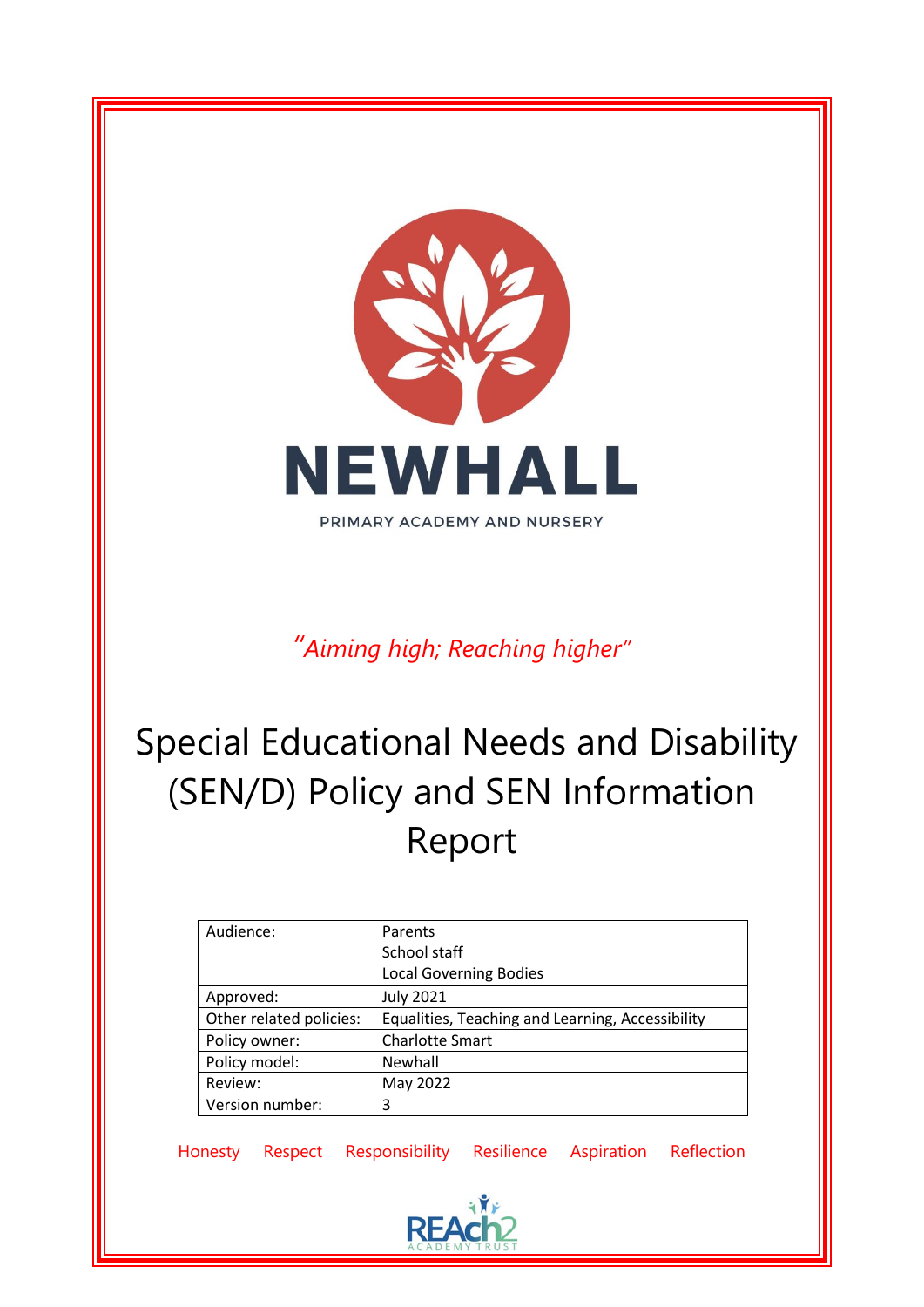### **Objectives**

At Newhall, we believe that each pupil has individual and unique needs. However, some pupils require more support than others to achieve well. We acknowledge that some pupils will have Special Educational Needs or Disabilities (SEN/D) at some time in their school career. Many of these pupils may require help throughout their time in school, while others may need a little extra support for a short period of time to help them overcome more temporary needs. If these pupils are to achieve their full potential, we must recognise this and plan accordingly. Our school aims to provide all pupils with strategies for dealing with their needs in a supportive environment, and to give them meaningful access to the National Curriculum. In particular, we aim to:

- enable every pupil to experience success;
- promote individual confidence and a positive attitude;
- ensure that all pupils, whatever their special educational needs, receive appropriate educational provision through a broad and balanced curriculum that is relevant and differentiated, and that demonstrates coherence and progression in learning;
- ensure that all pupils with a special education need or disability make progress which is at least in line with the national expectation;
- give pupils with SEN/D equal opportunities to take part in all aspects of the school's provision, as far as is appropriate;
- ensure that children with SEN/D have opportunities to receive and make known information, to express an opinion, and have that opinion taken into account in any matters affecting; them;
- identify, assess, record and regularly review pupils' progress and needs;
- involve parents/carers in planning and supporting at all stages of their children's development;
- work collaboratively with parents, other professionals and support services; and
- ensure that the responsibility held by all staff and governors for SEN/D is implemented and maintained.

## **A definition of Special Educational Needs or Disability**

A child is considered to have special educational needs if they have:

• a significantly greater difficulty in learning which prevents them from fully accessing the curriculum in comparison with the majority of their peers

and/or

• a disability which either prevents or hinders the child from making use of the educational facilities provided for children of the same age in comparative schools.

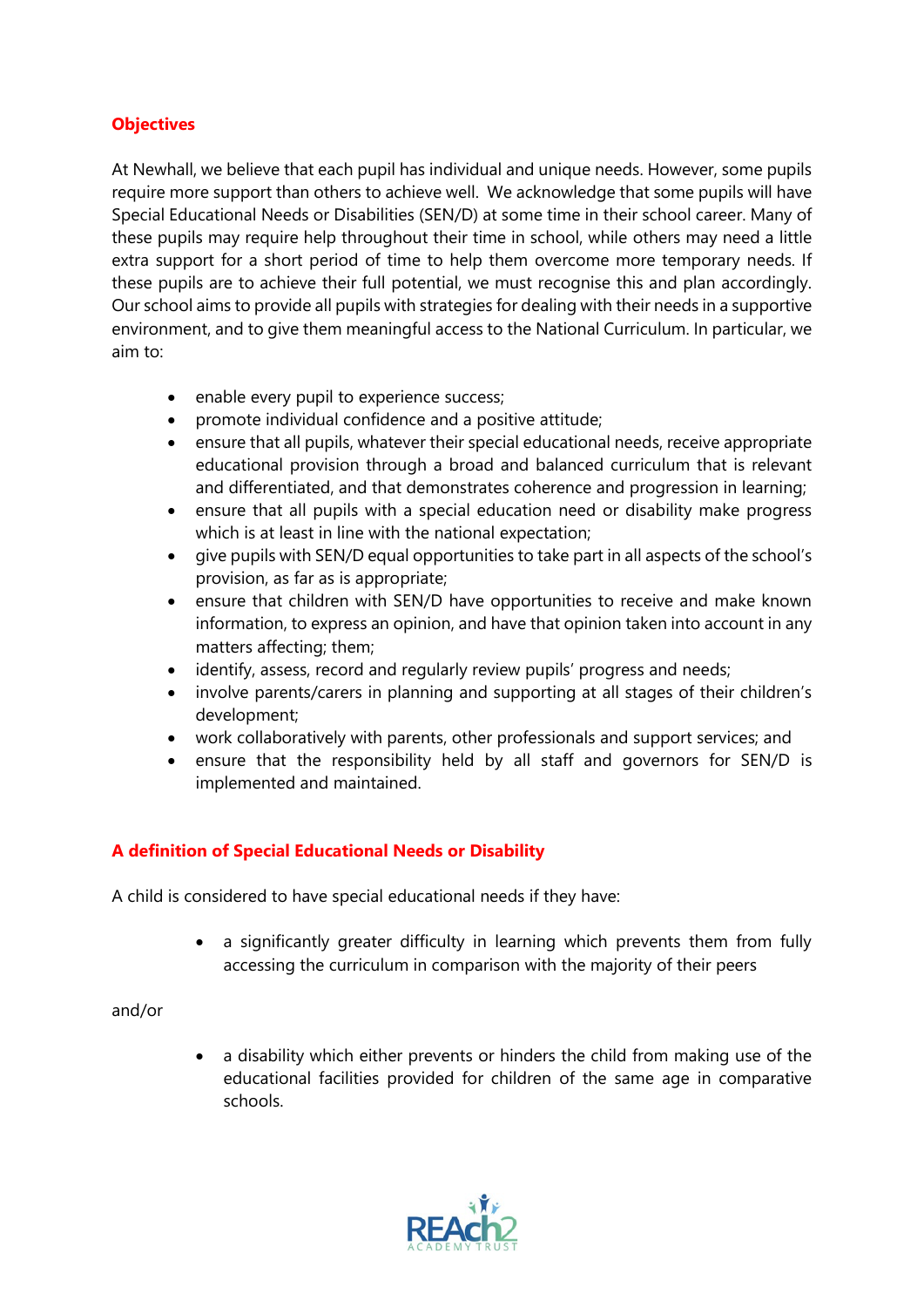#### **Responsibilities and arrangements for the co-ordination of SEN provision**

Provision for pupils with SEN/D is a matter for the academy as a whole. It is each teacher's or room lead's responsibility to provide for pupils with SEN/D in his/her class, and to be aware that these needs may be present in different learning situations. All staff are responsible for helping to meet an individual's special educational needs and for following the school's procedures for identifying, assessing and making provision to meet those needs.

The governing body, in co-operation with the Headteacher, has a legal responsibility for determining the policy and provision for pupils with SEN/D. It maintains a general overview and has appointed a representative governor (the SEN/D governor), who takes particular interest in this aspect of the school.

The **Headteacher** has responsibility for:

- the management of all aspects of the school's work, including provision for pupils with SEN/D;
- keeping the governing body informed about SEN/D issues;
- working closely with the SEN/D lead within the school; and
- ensuring that the implementation of this policy and the effects of inclusion policies on the school as a whole are monitored and reported to governors.

Aspects of this work are delegated to the SENCo.

**The SENCo is:** Mrs Charlotte Smart.

The **governing body** will ensure that:

- SEN/D provision is an integral part of the academy's strategic plan;
- the necessary provision is made for any pupil with SEN/D;
- all staff are aware of the need to identify and provide for pupils with SEN/D;
- pupils with SEN/D join in alongside other pupils, as far as is reasonably practical and compatible with their needs and the efficient education of other pupils;
- they have regard to the requirements of the SEN/D Code of Practice (2014);
- parents are notified if the school decides to make special educational provision for their child;
- they are fully informed about SEN/D issues, so that they can play a major part in school self-review;
- they set up appropriate staffing and funding arrangements, and oversee the school's work for pupils with SEN/D;
- the quality of SEN/D provision is regularly monitored; and
- they, and the school as a whole, are involved in the development and monitoring of this policy.

The governor responsible for SEN/D is: Lucy Mella-Davis

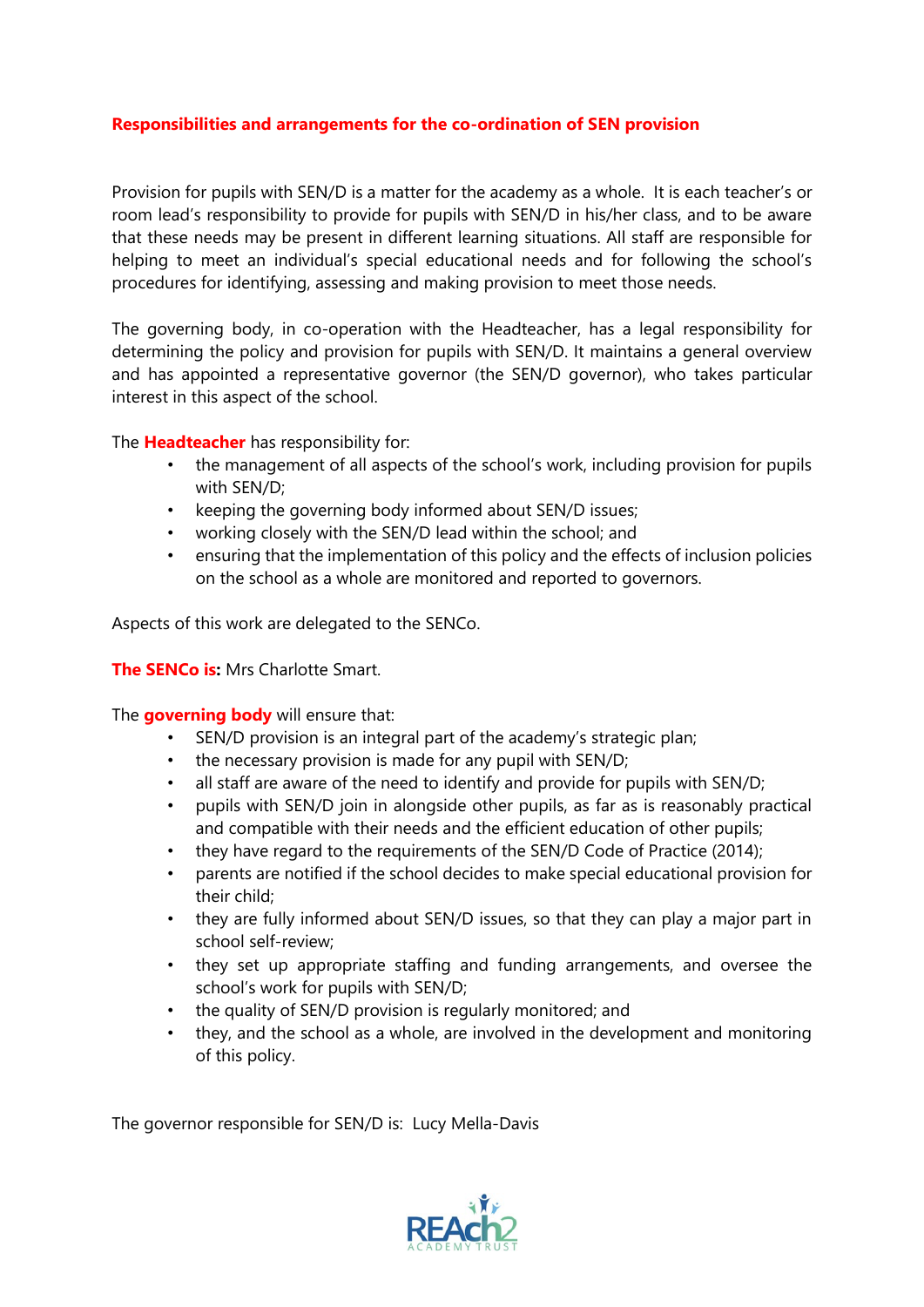#### The **Special Educational Needs Co-ordinator** (SENCo) is responsible for:

- overseeing the day-to-day operation of this policy;
- ensuring that an agreed, consistent approach is adopted;
- liaising with and advising other staff;
- helping staff to identify pupils with SEN/D;
- carrying out detailed assessments and observations of pupils with specific learning problems;
- co-ordinating the provision for pupils with SEN/D;
- supporting class teachers in devising strategies, drawing up One Plans, setting targets appropriate to the needs of the pupils, and advising on appropriate resources and materials for use with pupils with SEN/D and on the effective use of materials and personnel in the classroom;
- liaising closely with parents of pupils with SEN/D, so that they are aware of the strategies that are being used and are involved as partners in the process;
- liaising with outside agencies, arranging meetings, and providing a link between these agencies, class teachers and parents;
- directly teaching children when appropriate;
- maintaining the school's SEN/D register, class provision maps and records;
- assisting in the monitoring and evaluation of progress of pupils with SEN/D through the use of school assessment information, e.g. class-based assessments/records, end of year tests and SATs;
- contributing to the in-service training (INSET) of staff;
- managing learning support staff/teaching assistants;
- ensuring that midday supervisors are given any necessary information relating to the supervision of pupils at lunchtime and supporting them in relation to behaviour management and other issues for particular pupils;
- liaising with the SENCo in receiving schools/and or other primary schools to help provide a smooth transition from one school to the other; and
- taking part in LA SEN/D moderation.

#### **Class teachers/room leaders** are responsible for:

- including pupils with SEN/D in the classroom, and for providing an appropriately differentiated curriculum. They can draw on the SENCo for advice on assessment and strategies to support inclusion;
- making themselves aware of this policy and procedures for identification, monitoring and supporting pupils with SEN/D; and
- giving feedback to parents of pupils with SEN/D.

#### **Learning support staff/teaching assistants/early years practitioners** should:

- be fully aware of this policy and the procedures for identifying, assessing and making provision for pupils with SEN/D; and
- use the school's procedures for giving feedback to teachers about pupils' responses to tasks and strategies.

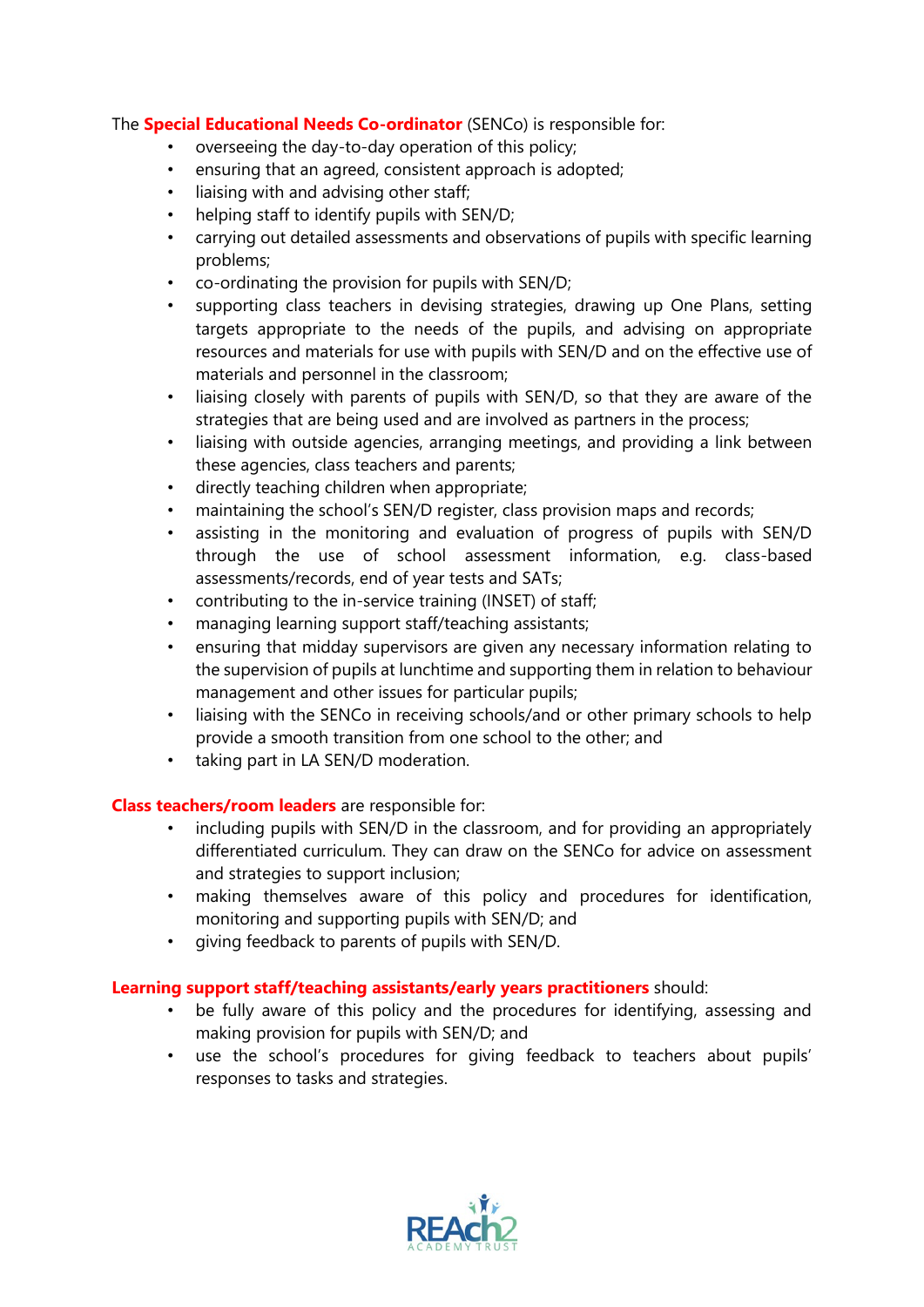#### **Admission arrangements**

Admissions for a child with special needs are identical to those for all children. For a child with an EHCP or severe needs, a meeting would be held for those involved to ensure that appropriate provision can be made by the school prior to the child starting.

#### **Specialist SEN/D provision**

Within the academy we have access to a range of support and advice for specialist SEN/D children. The SENCo deploys support staff based on skills and experiences which best benefit the children with individual needs.

#### **Facilities for pupils with SEN/D**

Newhall is a two-storey building but it is accessible for all. There is lift access to the first floor. The academy has a wide disabled toilet for pupil/adult use.

We have a range of areas where adults can work or support children with specific needs, such as the Oasis, where intervention, counselling and therapy can be carried out with privacy.

#### **Allocation of resources**

The SENCo is responsible for the operational management of the specified and agreed resourcing for special needs provision within the school, including the provision for children with an Education, Health and Care Plan. The school has a wide range of resources to support those with SEN/D, such as specific writing equipment for motor-skills and visual prompt cards/timetables. As necessary, the Headteacher informs the governing body of how the funding allocated to support special educational needs has been allocated. The Headteacher and the SENCo meet to agree on how to use funds directly related to Education, Health and Care Plans and Exceptional Needs Funding.

#### **Identification, assessment, monitoring and review of pupils with SEN/D**

Many of the children who join our school have already attended an early education setting. In some cases, children join us with their needs already assessed. We use this information to provide starting points for the development of an appropriate curriculum. The class teacher and the SENCo assess and monitor a child's progress routinely as part of the school's halftermly pupil progress meetings and SEN/D monitoring. The SENCo works closely with parents and teachers to plan an appropriate programme of support with the inclusion of outside agencies where necessary (for example the one planning process, EHCPs or speech and language therapy).

The importance of early identification, assessment and provision for any child who may have SEN/D cannot be over emphasised. The earlier action is taken, the more responsive the child is likely to be, and the more readily intervention can be made without undue disruption to the

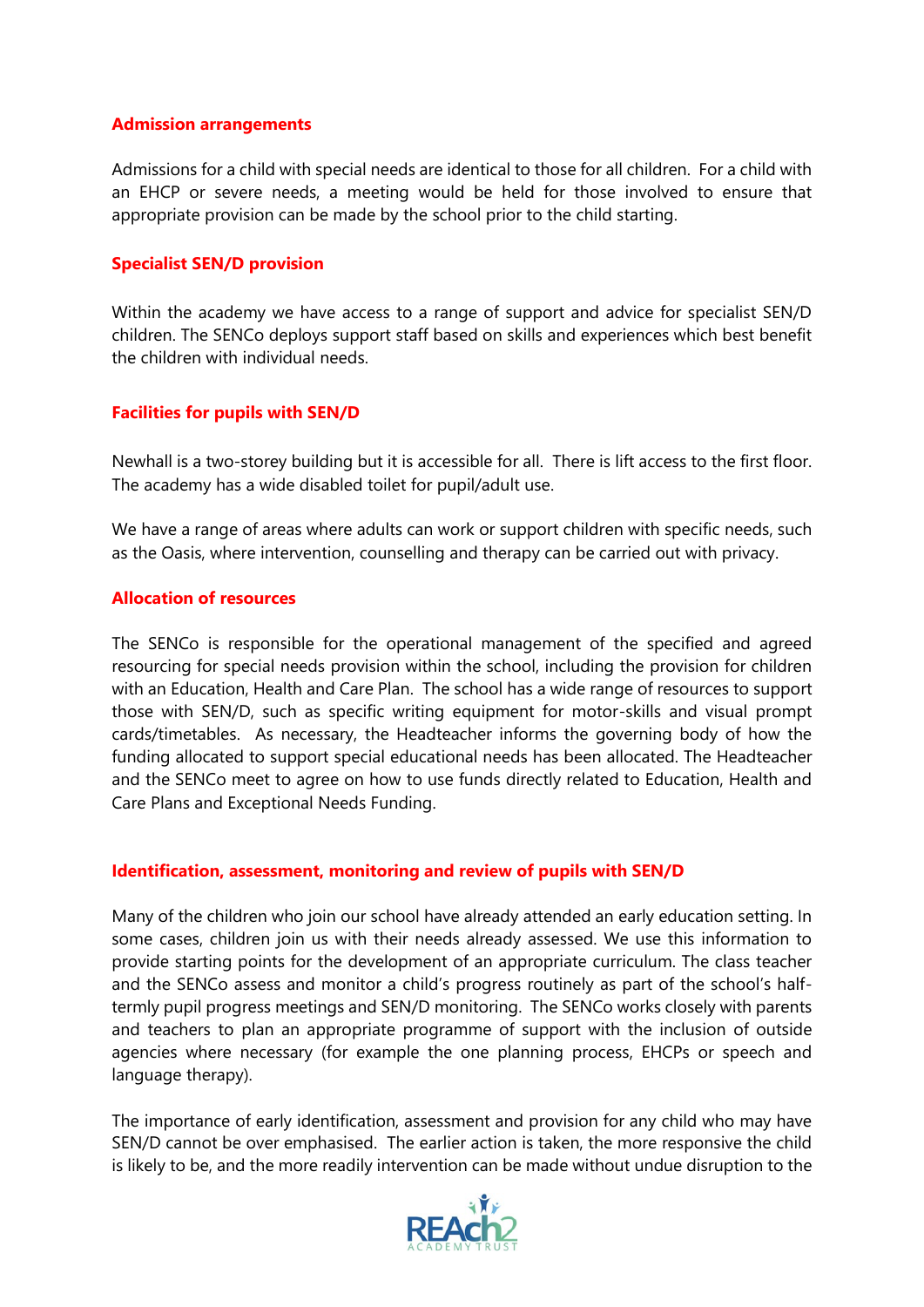organisation of the school, including the delivery of the curriculum for that particular child. If a difficulty proves transient, the child will subsequently be able to learn and progress normally. If the child's difficulties prove less responsive to provision made by the school, then an early start can be made in considering the additional provision that may be needed to support the child's progress.

Any of the following may trigger a concern. The child and parent/carer are involved throughout:

- Parents/carer
- Child
- Class teacher assessment
- Response/ length of time on SEN register
- Any of the support services mentioned later in this policy
- Records transferred from another school
- Base line assessments
- SAT results
- In-house assessment
- Records of achievement
- Pupil tracking

In identifying children who may have SEN/D we can measure children's progress by referring to:

- their performance monitored by the teacher as part of ongoing observation and assessment;
- the outcomes from baseline assessment results;
- their progress against the objectives specified in the National Curriculum and EYFS Early Learning Goals;
- their performance against the level descriptions within the National Curriculum at the end of a key stage; and
- standardised screening or assessment tools.

#### **The Graduated Approach**



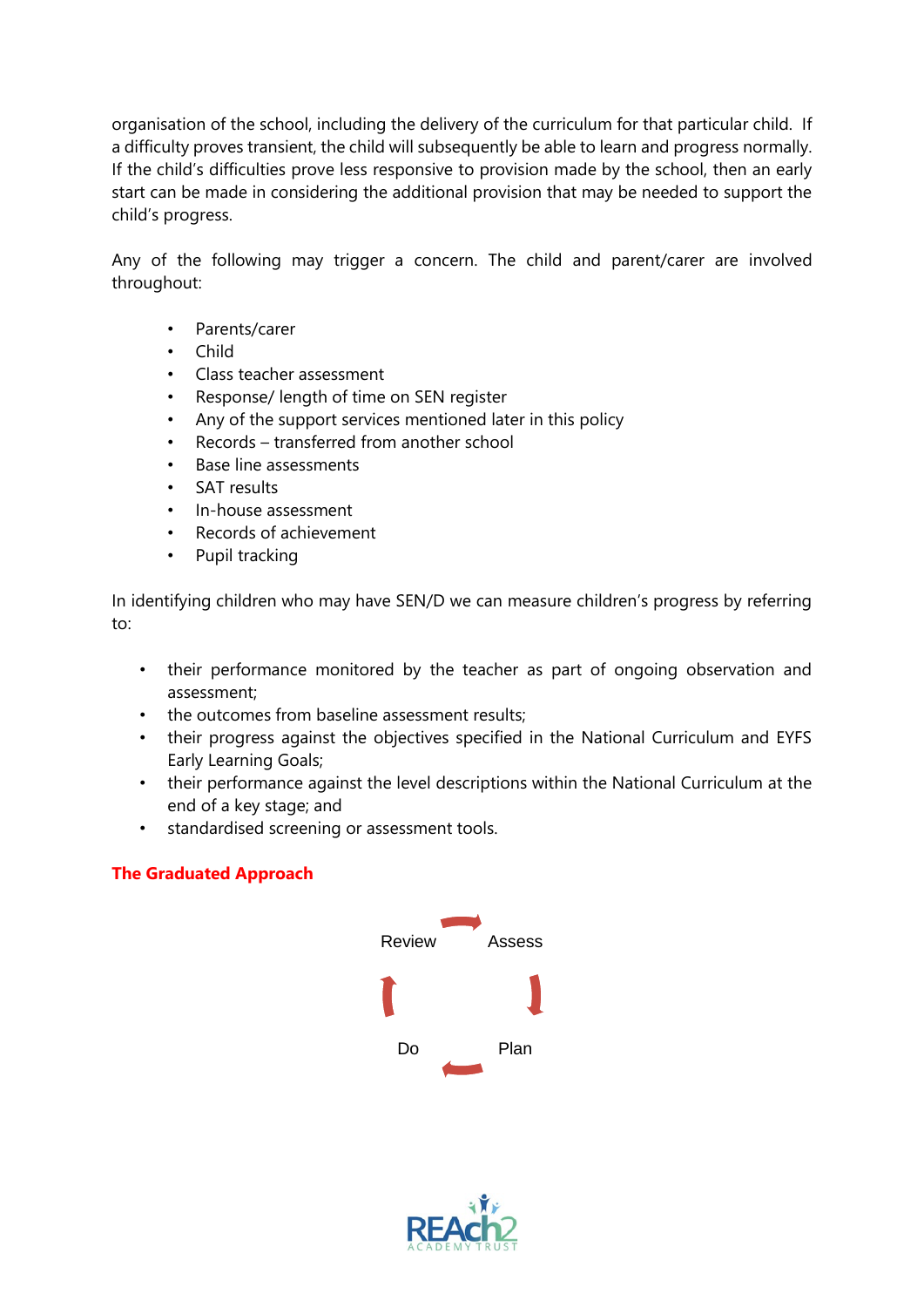

# **Stage 0**

At stage 0 a child is not considered as having special educational needs but, through assessment and observation, some gaps in their learning may have been identified. These gaps

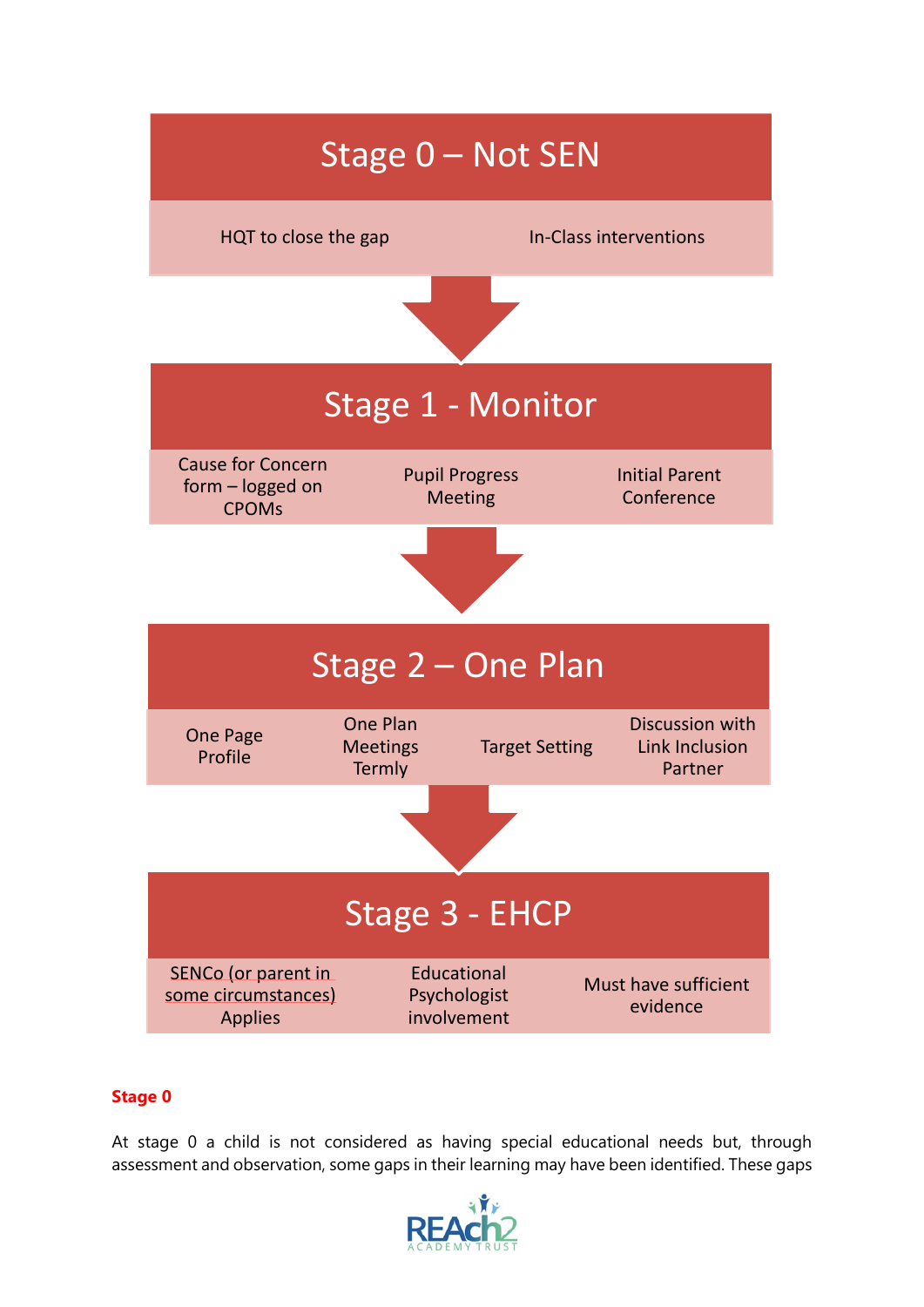will be attempted to be closed through the use of high quality teaching (HQT) where the learning will be differentiated in order to support the child. If necessary, the class teacher or room leader will also provide in-class interventions to support the learning and target specific areas of difficulty. Any interventions will be regularly reviewed to assess their impact.

#### **Stage 1**

At Newhall we hold half-termly pupil progress meetings between class teachers/room leaders and the headteacher. Children's progress and attainment are reviewed during this meeting. If the use of HQT and interventions is not supporting the child's learning enough to close any identified gaps then a class teacher or room leader would submit a 'Cause for Concern' form and log this on CPOMs. This form goes directly to the SENCO and includes information about what has already been tried, what has worked, what has not worked and what support the class teacher or room leader would like next. The child's parent or carer would then be invited in to an 'Initial Parent Conference'. This is a conversation between the class teacher/room leader and parents/carers about any concerns they may have about the child's learning and development. From this meeting some next step actions will be agreed.

#### **Stage 2**

As a result of the initial parent conference it may be agreed that 'One Plan' meetings will be set up. One Plans are a 'person centered' approach to target setting. The child and those important to the child are at the heart of the plan and their input and ideas about how their learning can be supported are fed throughout. One Plan meetings usually take place once a term and can include the child, class teacher/room leader, SENCO, parents/carers, other people the child feels are important to their learning and Link Inclusion Partners or Educational Psychologists (if necessary). Permission will always be gained from parents/carers prior to an observation by our Inclusion Partner, Link Speech and Language Therapist or an Educational Psychologist.

#### **Stage 3**

If a child has severe additional needs that the school are struggling to meet within its current provision then an Education, Health and Care Plan (EHCP) can be applied for. The process for applying for an EHCP can be done by parents or by the school. The process is rigorous, and a lot of evidence is required. Therefore, it is important that all of the other previous stages have been carefully followed. If an EHCP is granted, then a child would continue having termly One Plan meetings where the EHCP targets would be broken down in to more manageable steps. There would also be the addition of an annual review to specifically look at the EHCP targets and reassess their suitability.

**Inclusion arrangements and access to a broad and balanced curriculum**

At Newhall, we have high expectations of all our children and all children are given the opportunity to achieve their full potential. We aim to offer excellence and choice to all our children, whatever their ability or needs, through the removal of barriers to learning and

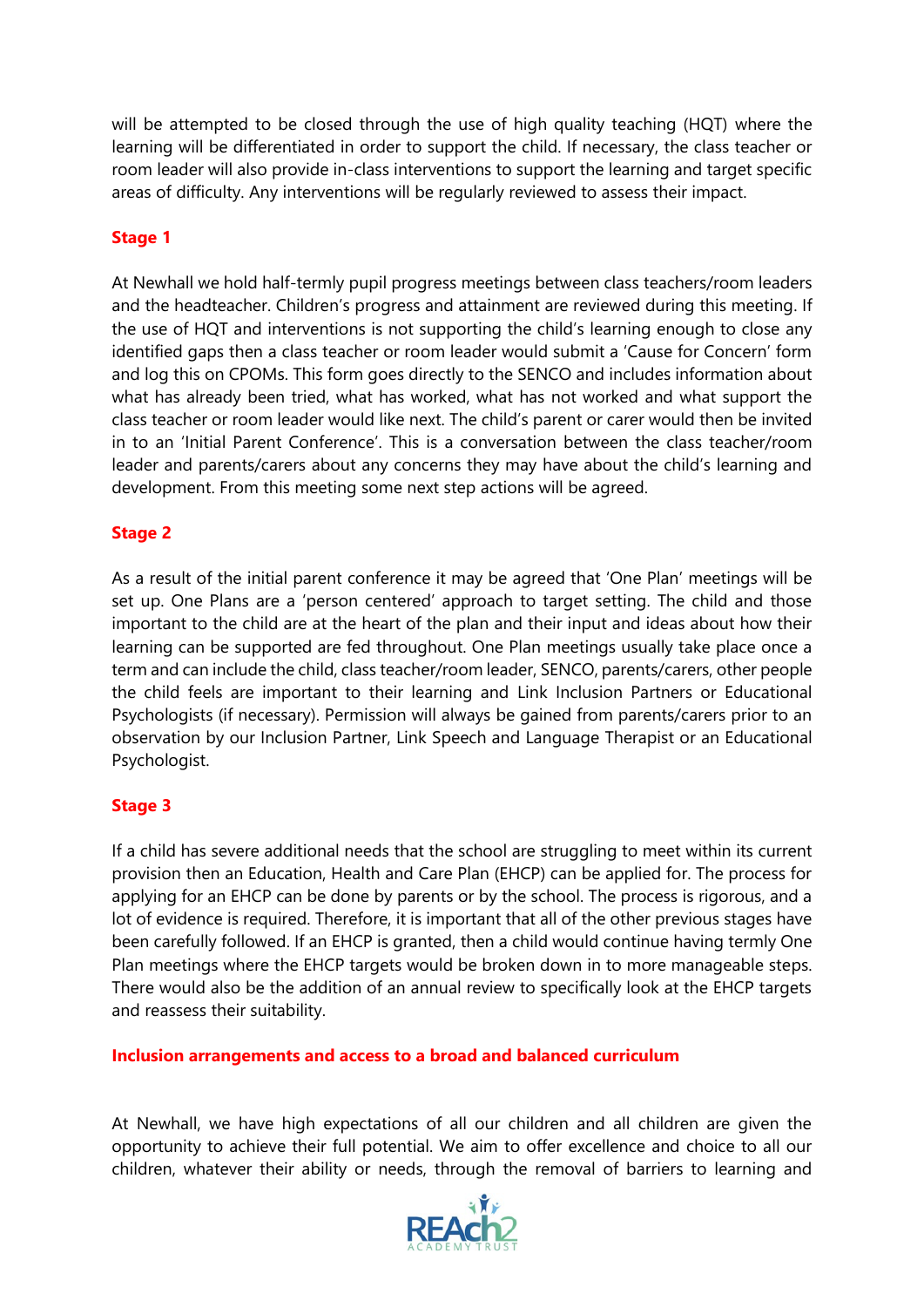participation. We want all our children to feel that they are a valued part of our school community. Through appropriate curricular provision, we respect the fact that children:

- have different educational and behavioural needs and aspirations;
- require different strategies for learning;
- acquire, assimilate and communicate information at different rates; and
- need a range of different teaching approaches and experiences.

Teachers respond to children's needs by:

- providing appropriate support for children who need help with communication, mathematics, language and literacy;
- planning to develop children's understanding through the use of all available senses and experiences;
- planning for children's full participation in learning, both in physical and practical activities;
- helping children to manage their behaviour and to take part in learning effectively and safely; and
- helping to manage their emotions, particularly those caused by trauma or stress.

Teachers use a range of strategies to meet children's special educational needs. Multi-sensory learning is promoted. Lessons have clear learning intentions; we differentiate work appropriately, and we use assessment to inform the next stages of learning.

One Plans, which employ a SMART target (Specific, Measurable, Attainable, Realistic, Timely) approach, feature significantly in the provision that we make in the school. By assessing the existing levels of attainment (in the child's key areas for development) and using this information to create SMART targets, we ensure that children experience success.

Year group/phase provision maps are also used for other individuals (such as those with English as an Additional Language) and classes to highlight where resources are being used effectively and to provide appropriate and targeted support, ensuring that provision matches the identified needs of individual pupils. This also identifies how support is deployed within the academy and can help to identify any potential gaps in provision.

We support children in a manner that acknowledges their entitlement to share the same learning experiences as their peers enjoy. Wherever possible, we do not withdraw children from the classroom situation. There are times when, to maximise learning, children work in small groups, or in a one-to-one situation.

#### **Monitoring and Evaluation**

The academy and governors routinely evaluate and monitor the success of the SEN/D provision. The success of the school's SEN/D policy and provision is evaluated through selfevaluation and reporting activities such as:

• monitoring of classroom practice by the SENCo and subject leaders;

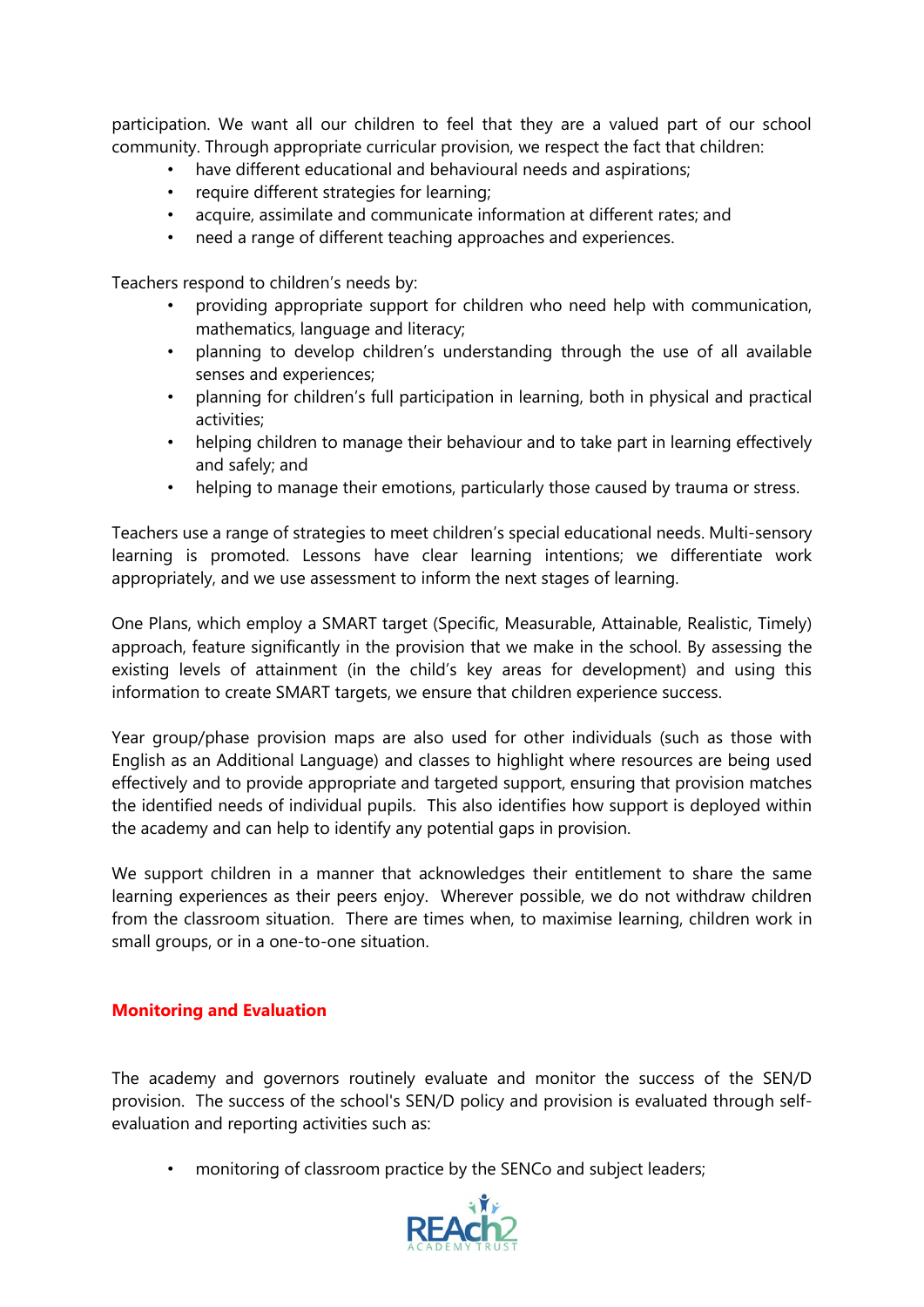- analysis of pupil tracking data and test results for individual pupils and for cohorts;
- value-added data for pupils on the SEN register;
- termly monitoring of procedures and practice by the SEN/D governor;
- the school's annual review, which evaluates the success of the policy and sets new targets for development;
- the school's strategic plan, which is used for planning and monitoring provision;
- visits from LA personnel and Ofsted inspection arrangements; and
- feedback from parents and staff, both formal and informal, following meetings to produce One Plans and targets, revise provision and celebrate success.

#### **Complaints procedure**

Should pupils or parents/carers be unhappy with any aspect of provision they should discuss the problem with the class teacher in the first instance. Anyone who feels unable to talk to the teacher, or is not satisfied with the teacher's comments, should ask to speak to the SENCo. For a problem that might need time to be explored fully, parents/carers should make an appointment rather than rushing the discussion before or after school.

In the event of a formal complaint parents should follow the procedure in the school's complaints policy.

#### **Staff Training and Professional Development for SEN/D**

At Newhall Primary Academy, we continue to develop staff/governors expertise by making full use of courses provided by EES for Schools, REAch2 Academy Trust, Teaching Schools Partnerships, NASEN, National Conferences and other agencies or INSET, drawing on staff specialisation. The needs are identified by the individual, the SENCo and through the School Development Plans. The academy's performance appraisal system will assist in highlighting training needs as will the CPD leader.

#### **Partnership with other schools and Transition**

The academy liaises with all local feeder Secondary Schools in order to ensure the easiest possible transition from primary through to the secondary phase. Similarly, our school liaises with a range of feeder early years settings for children who join us in Nursery or Reception. Planning for secondary transition for some pupils may start as early as Year Five when, working with parents, individual visits can be arranged to help inform the correct placement for their child. In Year 6, the Year 7 tutor and/or the SENCO visits our school for the transfer of information and to meet the children. The children have the opportunity to spend part of the day 'sampling' life in their new school. The Year Six teacher and/or the SENCO discuss each child plus relevant information is passed on. Some children may need to visit more often in order to prepare more fully and the school works together with the next educational setting

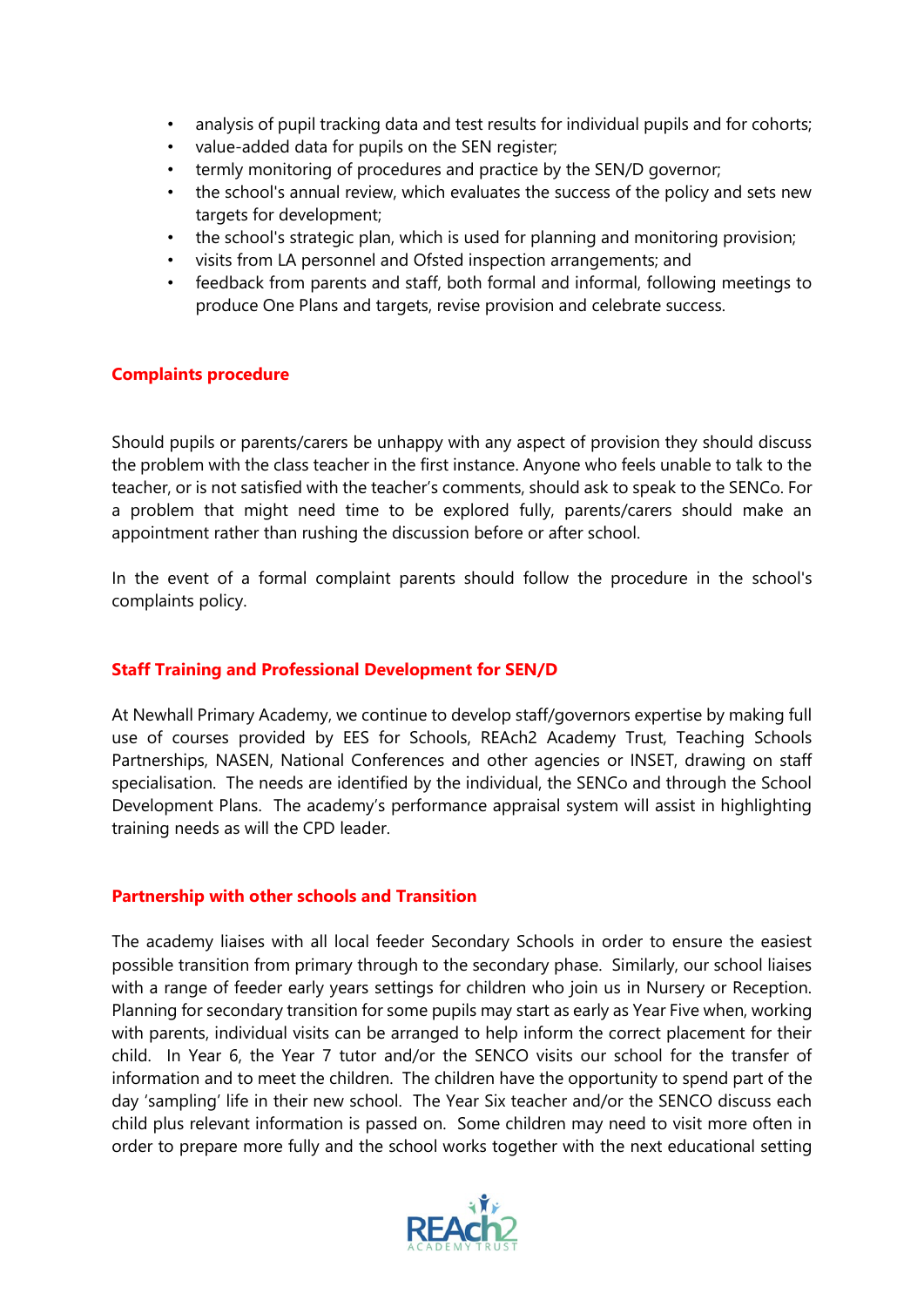to facilitate this. All records – assessments, records of achievement and SEN records are passed on.

When a child transfers to another primary school, special school or unit, records are forwarded within 15 school days of the child ceasing to be registered at the school to ensure minimum disruption in educational profession and progress. The school always offers the SENCo as a person to contact if further information is needed.

#### **Working in partnership with parents**

The academy works closely with parents in the support of those children with SEN/D. (*Please see Appendix One*). We encourage an active partnership through an on-going dialogue with parents.

Parents meet regularly with the class teacher/room leader and/or SENCo to review and set new targets for support plans as well as other necessary meetings such as single service requests for outside agency support. As necessary, parents can request to have individual meetings with the class teacher and/or SENCO by contacting the reception desk and arranging a mutually convenient time and date.

#### **Collaboration with other agencies, organisations and schools**

The academy continually works and liaises with the following agencies in order to ensure provision is matched to individual needs:

- Educational Psychology Service;
- Inclusion Partner
- Speech and Language Services (SaLT);
- School nurse;
- EWMHS;
- Paediatricians:
- Other school and academy SENCos (who meet to ensure continuity of provision/approach).

When required, the school also has access to support and advice from the following agencies:

- Physiotherapy;
- Occupational Therapy; and
- Social Services.

Any advice gained is used to inform 'next steps' and is incorporated within SEN Support Plans and intervention programmes, in conjunction with discussion with parents/carers and the child.

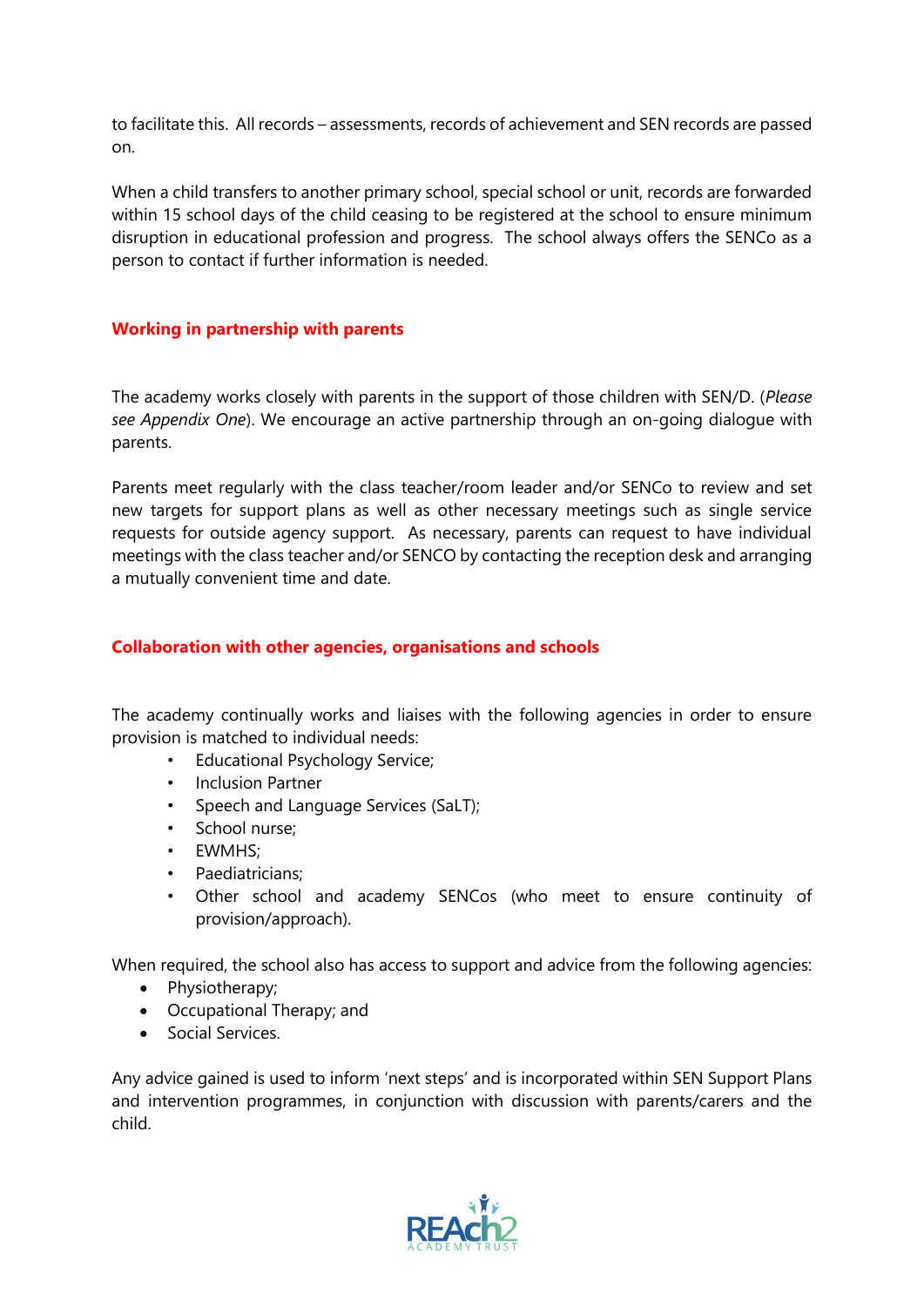#### **The new structure for SEND engagement in Essex**

#### **Central SEND Strategy & Innovation Team**



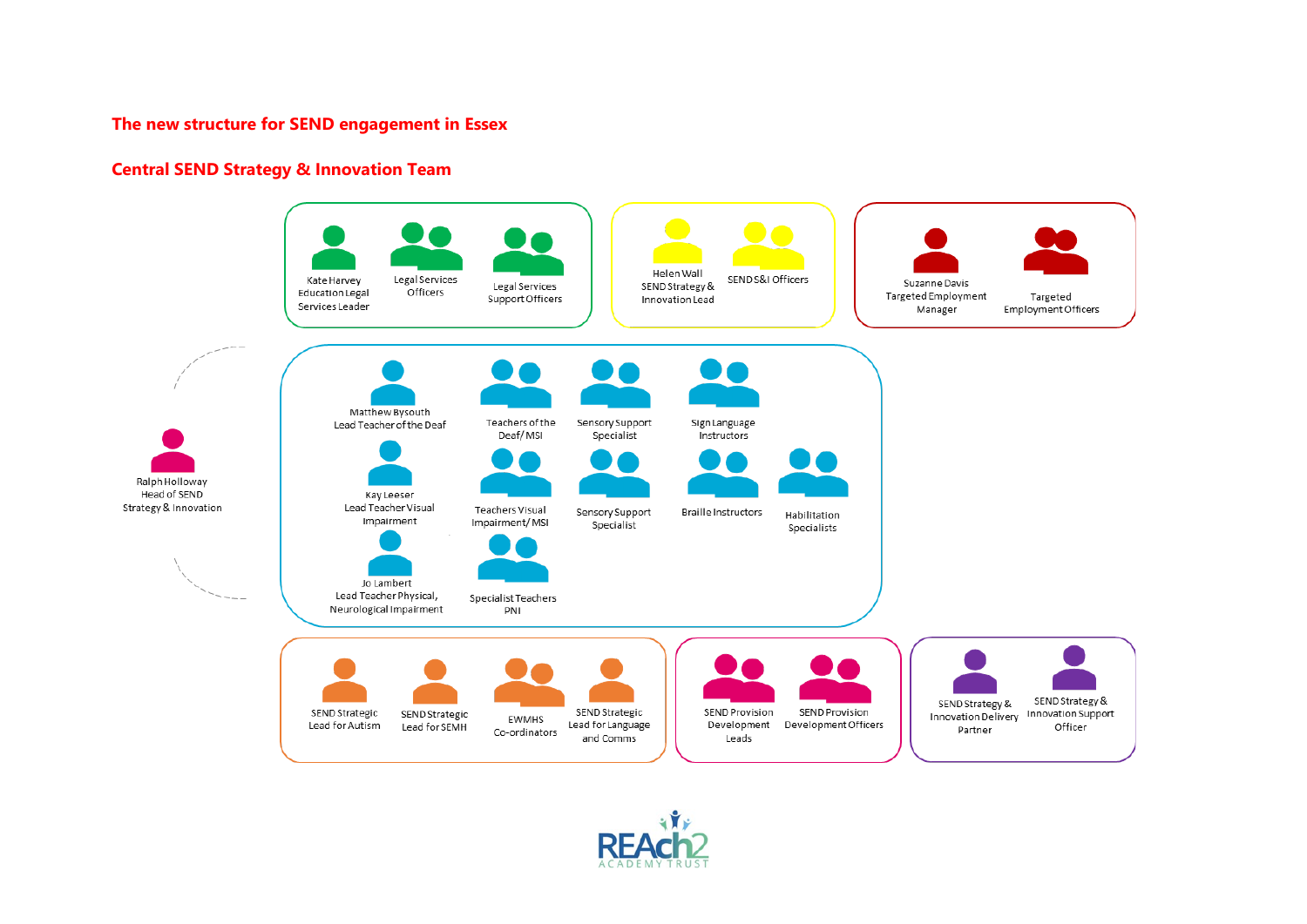#### **Essex (West) Quadrant Team**

Our current Link Inclusion Partner is Lisa Arnold

Our current Link Educational Psychologist is Michelle Oakey (trainee) overseen by Annabel Clarke



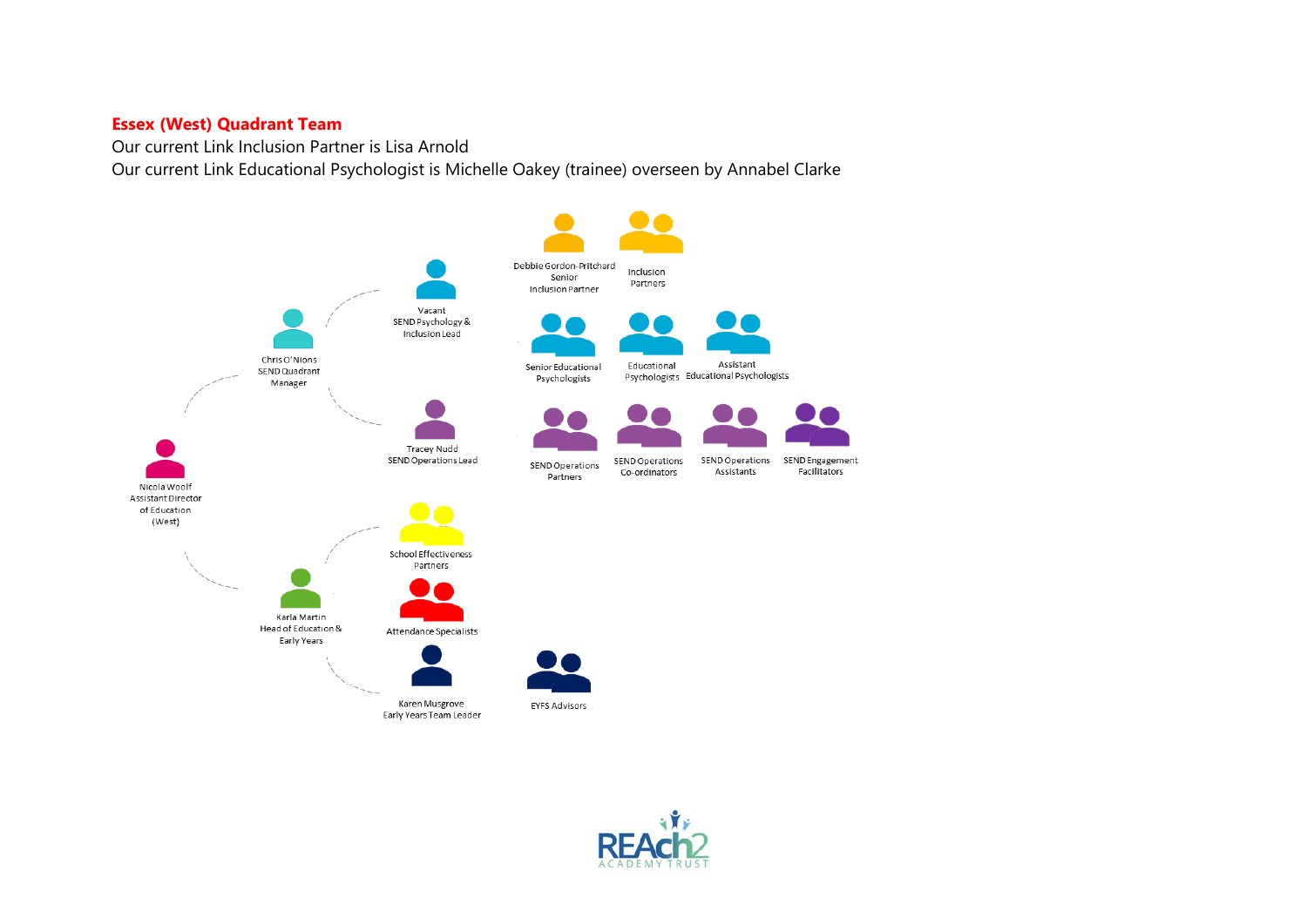#### **Appendix 1**



# **SEN Information Report** *Appendix 1 to SEND policy*

Headteacher: Charmaine Ward SENco and Inclusion Lead: Charlotte Smart

#### **School Ethos**

At Newhall Primary Academy and Nursery we recognise that education involves children, parents, staff, governors, the community and the Reach2 Academy Trust. Everyone works closely together to support the process of learning. Working in partnership, we aim to provide a supportive, positive, caring and safe environment. We have high expectations and we value all members of the school community.

Special Educational Needs at Newhall are identified (in accordance with the Essex Provision Guidance) in terms of:

- Learning difficulties and disabilities
- Social, emotional and mental health difficulties
- Autism and social communication difficulties
- Speech, language and communication needs
- Physical and neurological impairment
- Sensory: hearing, visual and multi-sensory impairment

All pupils have the right to High Quality Teaching (HQT). If this is not enough to secure good progress, pupils move to Stage 1 (monitor) where a meeting is held between staff and parents to decide the next steps, the child may need to move to Stage 2 where termly (or more frequent) One Plan meetings are held to set and review targets for the child, if this still does not secure good progress then the child may move to Stage 3 where an EHCP may be sought.

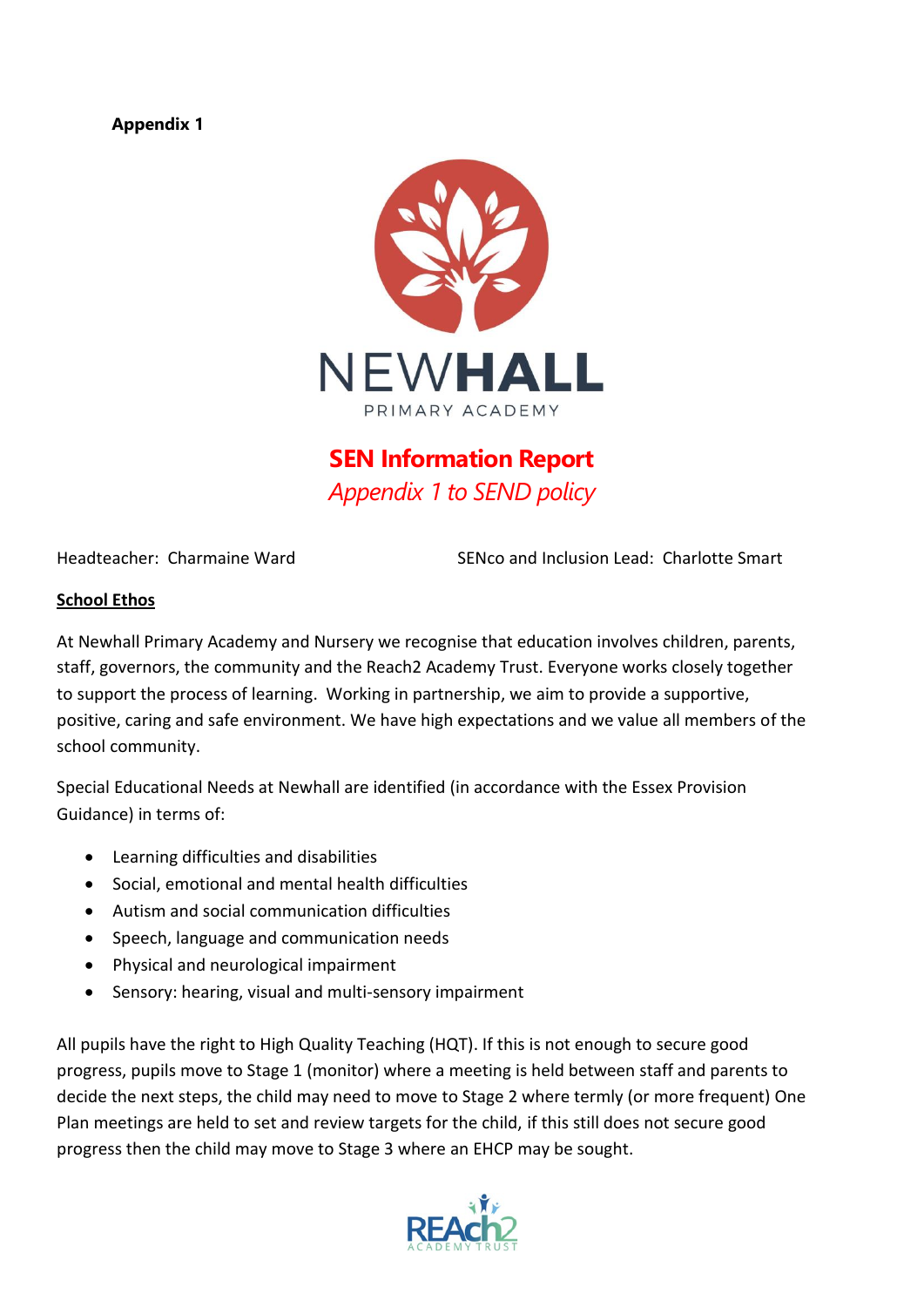#### **Support offered**

At any time, according to need, a combination of any of the following strategies may be in place:

**Social skills programmes/support, including strategies to enhance self esteem**

- After school clubs
- Pupil Leadership responsibilities e.g. class monitors, play leaders, school council
- Special Assemblies e.g. Remembrance, Christmas
- Recognition Assemblies Star of the Week, Value of the week awards, Head Teacher's Cup
- Gym trail
- Lego Therapy
- Well-being checks by staff

**Access to a supportive environment – IT facilities/equipment/resources**

- Laptops and iPads available
- All classrooms have 'Activ' Boards
- Writing slopes, pencil grips
- Talking clipboards
- Finger gym to support fine motor skills
- Range of differentiated PE equipment to support gross motor skills
- 'Move n sit' cushion to support posture
- Colour filter overlays
- Slopes into school for disabled access and lift to second floor
- Disabled Access toilets
- Headphones for children with sensory sensitivities
- Oasis room for therapy, support and counselling

**Strategies/programmes to support speech and language**

- 'WellComm' screening tool with 'The Big Book of Ideas'
- Link speech and language therapist
- Use of talk partners
- Pre-teaching of vocabulary
- Use of visual timetables (same visuals across the school and used on curriculum books)
- Speech and language books, games and activities
- Visual aids to support understanding
- 'Communicate in Print' program to produce visual aids to support children with Speech & Language difficulties
- Duplo/Lego therapy
- Some staff trained to use Visual Coding
- Some staff trained to use PECS

**Access to strategies/programmes to support occupational therapy/physiotherapy needs**

- Writing slopes, pencil grips
- Gym trail programme to support gross motor skills (run by a trained member of staff)
- Class-based games, activities and programmes to support fine and gross motor skills

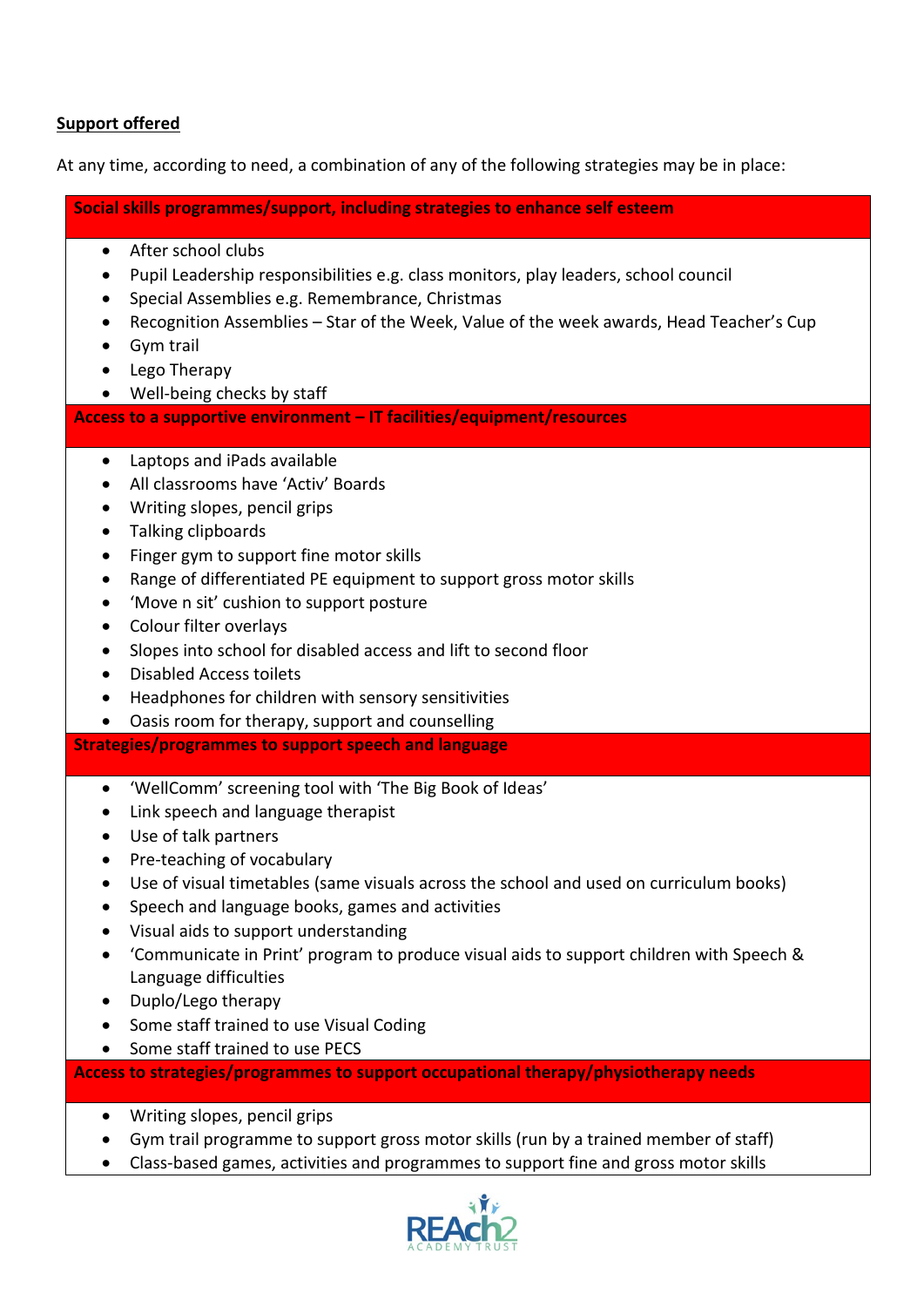• Hand-writing as part of phonics lessons

#### **Strategies to reduce anxiety/promote emotional well-being (including communication with parents)**

- Links and referrals to local mental health services according to need (EWMHS, Behaviour support, Education Psychologist)
- Staff on duty at the beginning and end of the school day to facilitate parental access
- Staff available after school to meet with parents if necessary
- Curriculum Open Days for parents and families
- Meet the teacher and Parent Consultation Evenings
- Zones of Regulation used in all classrooms
- Jigsaw PSHE programme
- CBT resources available (Think Good, Feel Good)
- Comforters (worry monsters, 'hug toys', fiddle toys) available
- Class Dojo mindfulness sessions

#### **Strategies to support/develop literacy**

- RWI programme used
- English lessons from Y1 upwards
- Accelerated Reader programme from Y2 upwards
- Reciprocal Reading from Y2 upwards
- RWI 1:1 coaching
- Precision teaching
- 1:1 reading support for selected children
- Word banks/topic word walls to support children every day in class
- Teachers/LSAs supporting small groups during Literacy lessons

#### **Strategies to support/develop numeracy**

- Numicon breaking barriers intervention for KS1
- Use of a variety of resources to ensure a practical approach to maths
- Teachers/LSAs supporting small groups during maths lessons
- Mathseed online homework platform
- Precision Teaching

#### **Strategies to support/modify behaviour**

- Lunchtime observations / monitoring of specific children
- House point awards system
- Individual behaviour plan agreements and awards systems where appropriate
- Contact with Essex Behaviour Support Team
- Use of de-escalation techniques
- Social skills groups/mentoring sessions
- Weekly awards for each class
- Consistent school-wide reinforcement and praise of expected behaviour
- Encouraging regular attendance assemblies, praise and recognition
- Therapeutic approach to behaviour management
- Behaviour linked to school values

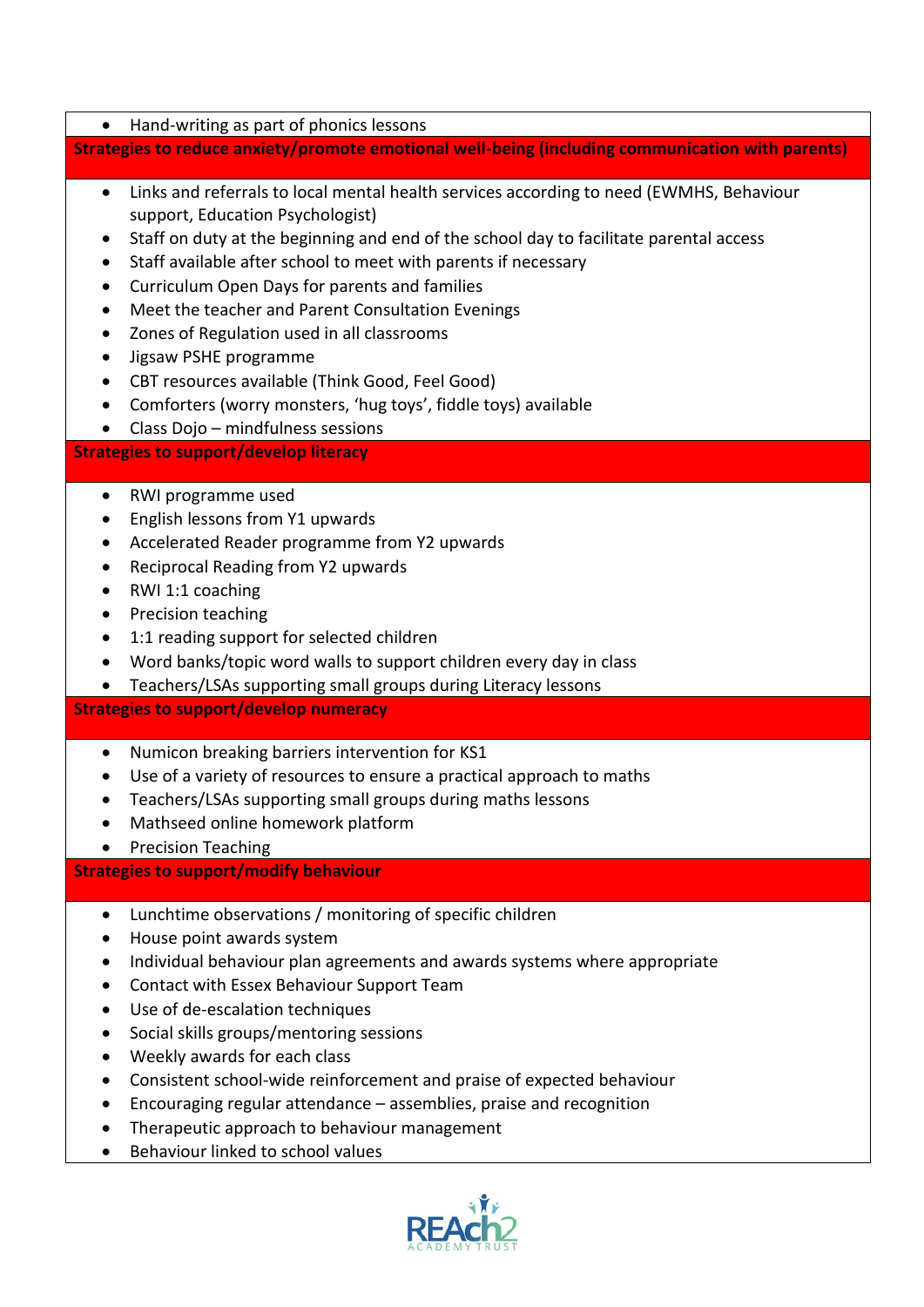**Provision to facilitate/support independent learning and access to the curriculum**

- Classroom support from LSA/Class Teacher, either 1:1, small group or hover support as appropriate
- Differentiated learning activities in all classes
- Pre-teaching of vocabulary
- Use of working walls to support children in independent activities
- Use of success criteria/steps to success to enable children to evaluate their learning
- Peer support

#### **Support during lunchtimes**

- All staff First Aid Trained, Epipen Training
- Mid-day assistants
- Discreet observations

**Planning and assessment**

- Standardised tests used
- Termly assessments to inform planning
- EYFS Profile half termly updates
- Phonics Screening Check Y1/2
- SATs in Y2 and Y6
- One Planning (with individual children's outcomes agreed) and One Page Profiles
- Screening tests to identify areas of difficulty
- Interventions planned where needed for individual or small groups of children
- WellComm screening used from nursery (Bluebell room) upwards

#### **Communication with parents**

- Parents' Consultation Evenings
- Weekly newsletter
- School website and class website pages
- Facebook
- Open evening invitation to parents to visit their child's classroom to look at their work
- Parent tours, coffee mornings and nursery/home visits for Reception starters
- Discussions held with parents both before implementation of interventions and progress updates
- Termly One Plan meetings with parents and professionals if appropriate
- Autumn, Spring and Summer end of term reports for parents
- Immediate discussions with parents if problems arise
- Surveys of parents' views
- Tapestry online learning journey for Reception and nursery

# **Access to outside agencies**

- Educational Psychology Service;
- Inclusion Partner
- Speech and Language Services (SaLT);
- School nurse;

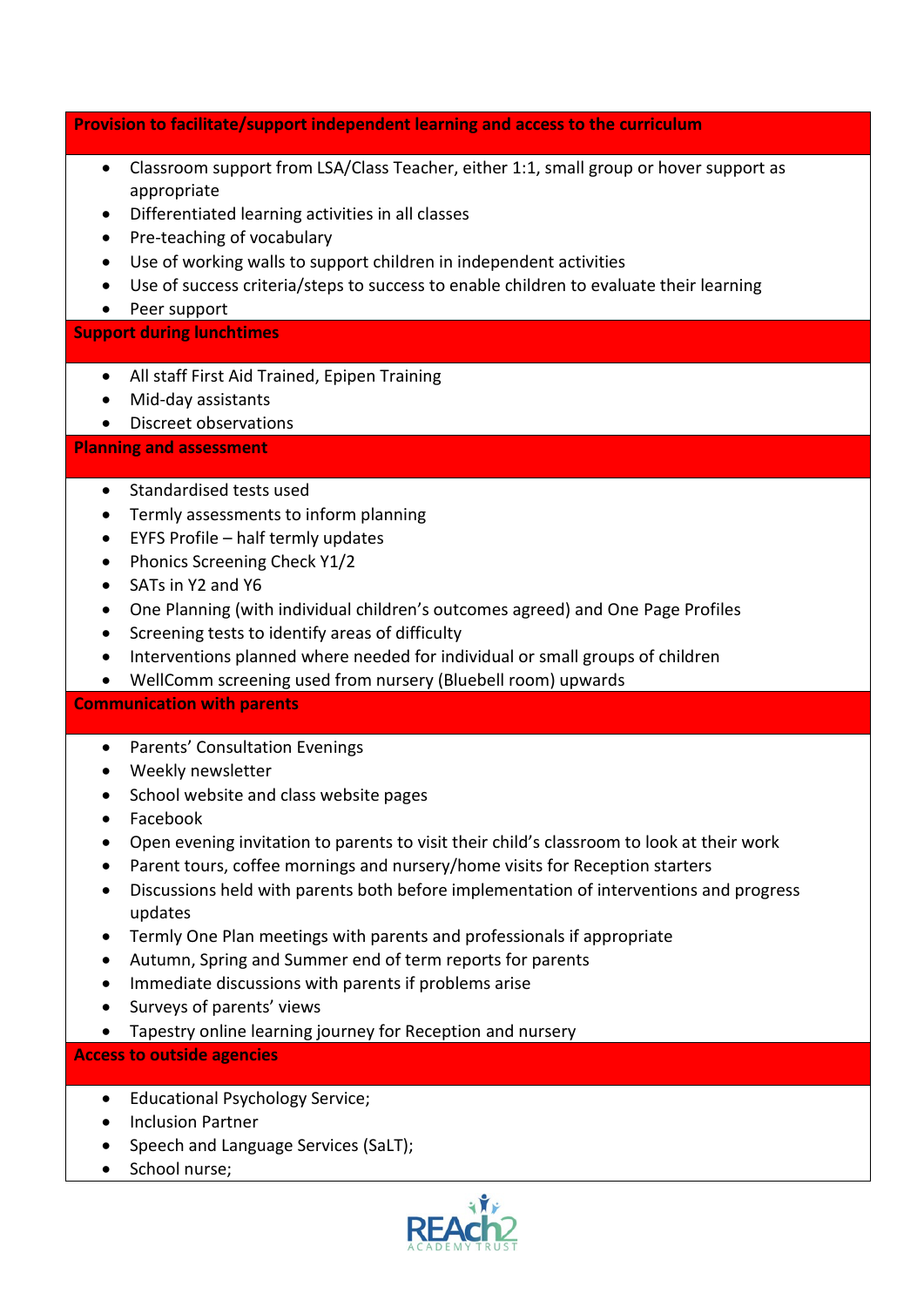- EWMHS;
- Paediatricians;
- Other school and academy SENCos (who meet to ensure continuity of provision/approach). **Medical interventions**
	- School is fully compliant with DfE and Reach2 guidance
	- Care plans set up in conjunction with school nurse where appropriate
	- First Aid trained staff
	- Specialist training provided to members of staff so support pupils who have significant medical needs (allergies requiring potential use of epipen, epilepsy, asthma)
	- Medical information, including allergy information is available to all staff

#### **Preparing children for change (e.g. joining their next setting)**

- Staff work closely with local pre-schools and nurseries to ensure smooth transition to Reception
- Home visits
- Whole school parent tours, coffee mornings
- Home visits for Reception starters
- Transition talks between teachers
- Transition / meet my new teacher session
- Year 6 to Year 7 transition activities, talks and visits
- Year 5 'Taster Day' to secondary school additional visits are arranged where necessary
- Whole school PSHE targeted lessons on how to cope with change

#### **Extra-curricular opportunities**

- Ball skills
- Music club
- Piano lessons
- Outdoor Explorers Club
- Science Club
- Multi-sports
- Arts Club

#### **Support for pupils who are Gifted and Talented**

- Booster groups
- Clear task differentiation to challenge more able children
- Opportunities for able children to take part in sports and maths competitions

#### **Staff expertise**

- Gym Trail
- Visual Coding
- Lego Therapy
- Speech and Language, eg PECS
- Phonics support
- Maths intervention training